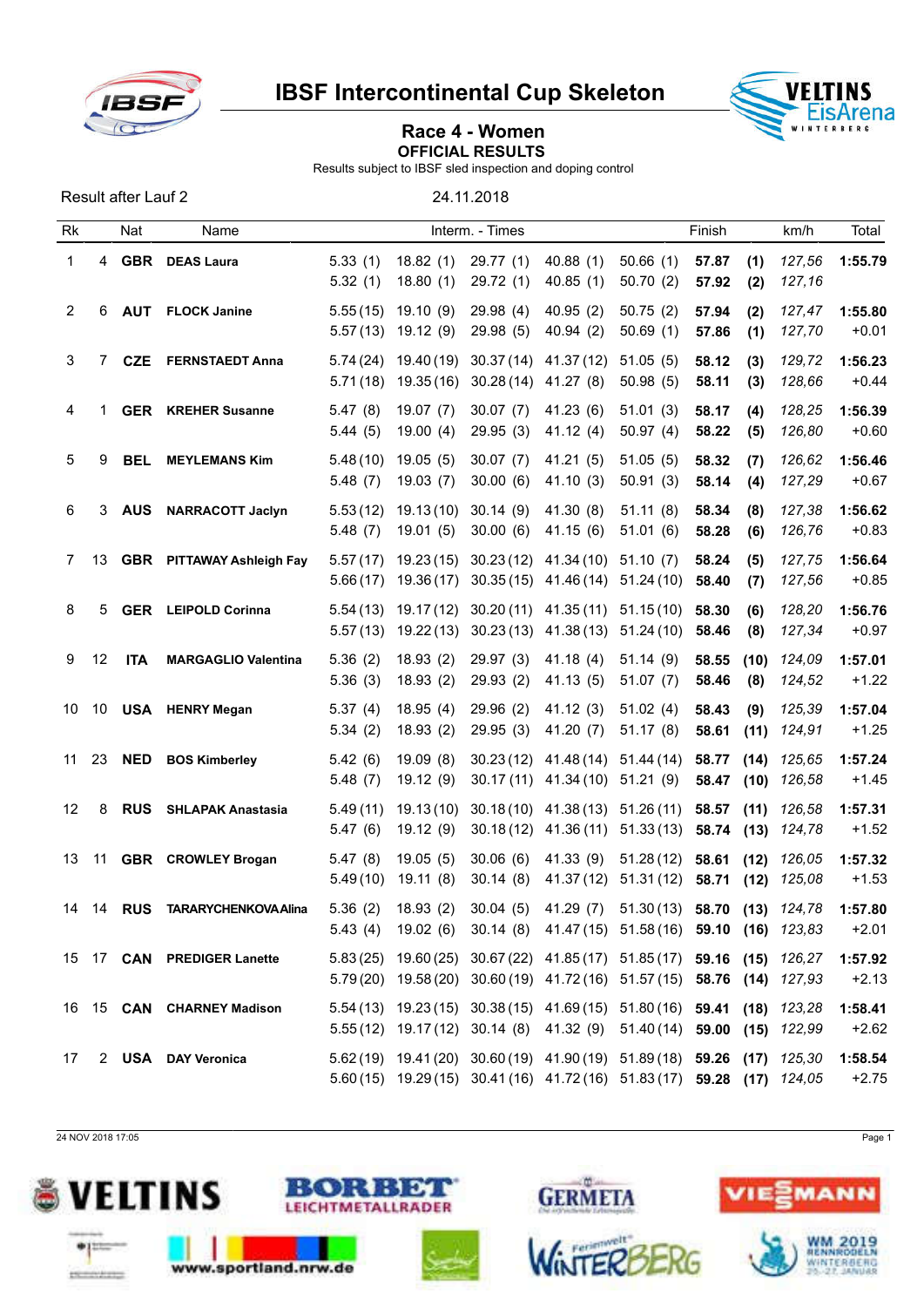

IBSF Intercontinental Cup Skeleton



## Race 4 - Women OFFICIAL RESULTS

Results subject to IBSF sled inspection and doping control

| Result after Lauf 2 |    |            |                             |                     |                 |                                                                                                                           |            |                |              |                  |                    |
|---------------------|----|------------|-----------------------------|---------------------|-----------------|---------------------------------------------------------------------------------------------------------------------------|------------|----------------|--------------|------------------|--------------------|
| Rk                  |    | Nat        | Name                        |                     | Interm. - Times |                                                                                                                           |            | Finish         |              | km/h             | Total              |
| 18                  | 20 | <b>CHN</b> | <b>LIN Huiyang</b>          | 5.46(7)<br>5.49(10) |                 | 19.21 (14) 30.42 (16) 41.74 (16) 51.77 (15)<br>19.23 (14) 30.41 (16) 41.89 (18) 51.91 (19)                                |            | 59.25<br>59.32 | (16)<br>(19) | 118,38<br>124.18 | 1:58.57<br>$+2.78$ |
| 19                  | 19 |            | <b>CAN</b> LABERGE Jaclyn   | 5.75(19)            |                 | 5.68 (23) 19.43 (21) 30.61 (20) 41.93 (20) 51.96 (20) 59.41<br>19.53 (19) 30.65 (20) 41.89 (18)                           | 51.85 (18) | 59.30          | (18)<br>(18) | 124.18<br>124.56 | 1:58.71<br>$+2.92$ |
| 20                  | 16 |            | <b>USA</b> CULIVER Samantha |                     |                 | 5.56 (16) 19.28 (17) 30.49 (18) 41.87 (18) 51.94 (19) 59.43<br>$5.64(16)$ $19.39(18)$ $30.58(18)$ $41.97(20)$ $52.01(20)$ |            | 59.43          | (20)<br>(20) | 124,56<br>125.04 | 1:58.86<br>$+3.07$ |
| 21                  | 18 | <b>POL</b> | <b>ORLOWSKA Marta</b>       |                     |                 | 5.63 (21) 19.54 (24) 30.75 (23) 42.04 (22) 52.07 (21)                                                                     |            | 59.49          | (21)         | 124.78           | 59.49              |
| 21                  | 25 | KOR        | <b>KIM Eunji</b>            |                     |                 | 5.57 (17) 19.44 (22) 30.75 (23) 42.16 (24) 52.14 (23) 59.49                                                               |            |                | (21)         | 125,26           | 59.49              |
| 23                  | 21 | <b>RUS</b> | <b>TRUFANOVA Anastasia</b>  |                     |                 | $5.62(19)$ $19.38(18)$ $30.64(21)$ $42.05(23)$ $52.10(22)$ <b>59.59</b>                                                   |            |                | (23)         | 123.62           | 59.59              |
| 24                  | 24 | CHN        | <b>LONG Chengfeng</b>       | 5.37(4)             |                 | 19.19 (13) 30.45 (17) 42.02 (21) 52.16 (24) 59.62                                                                         |            |                |              | $(24)$ 123,71    | 59.62              |
| 25                  | 22 | <b>PUR</b> | <b>DELKA Kellie</b>         |                     |                 | $5.64(22)$ 19.47(23) 30.83(25) 42.39(25) 52.61(25) 1:00.20(25)                                                            |            |                |              | 122.49           | 1:00.20            |

25 sleds entered 25 sleds ranked 0 sleds disqualified

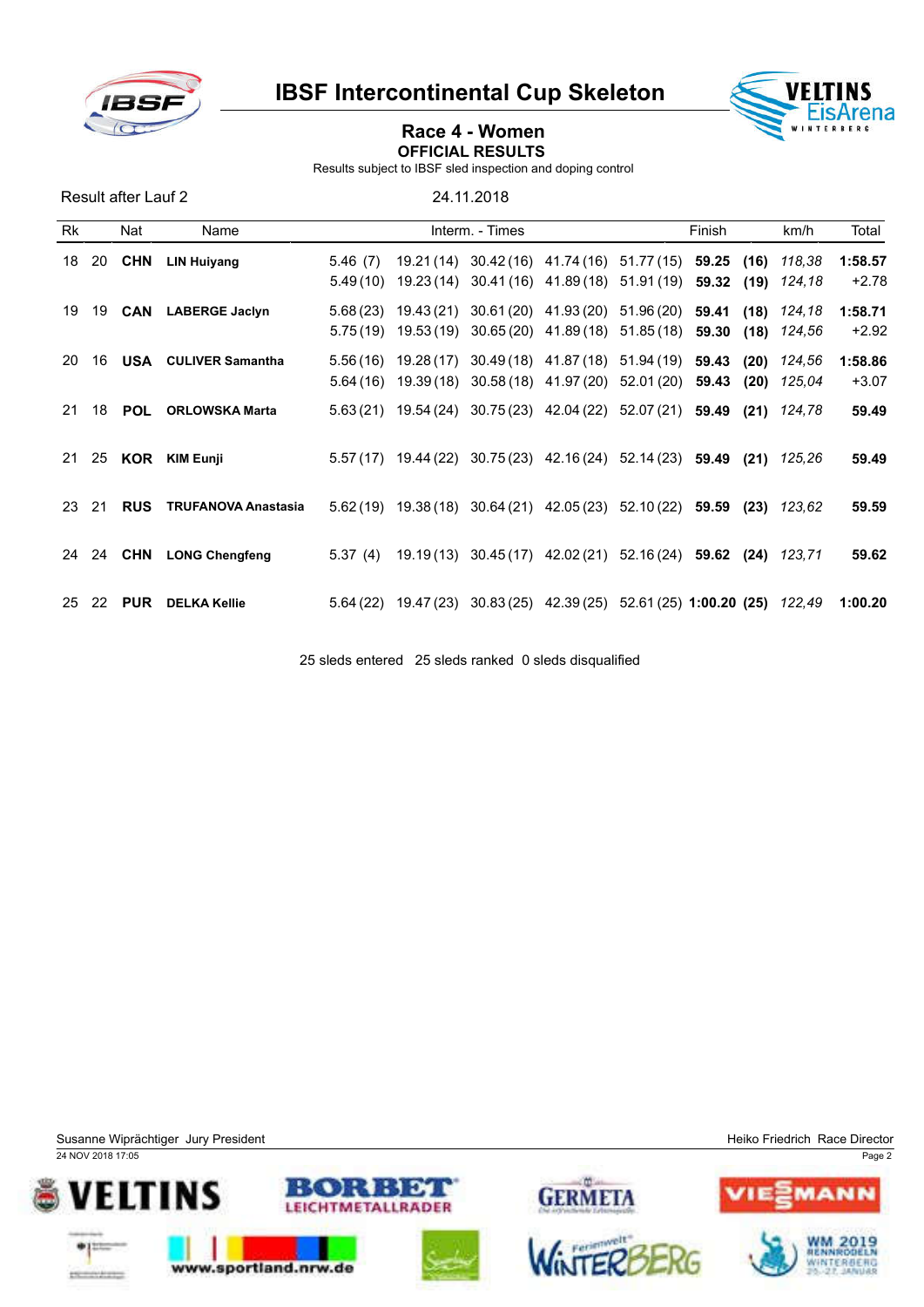

Result after Lauf 2 24.11.2018

IBSF Intercontinental Cup Skeleton



## Race 4 - Men OFFICIAL RESULTS

Results subject to IBSF sled inspection and doping control

Rk Nat Name **Interm.** - Times **Finish km/h Total** 1 13 GER FREIHERR VON SCHLEINIT 5.01 (7) 18.26 (6) 29.12 (4) 40.14 (3) 49.84 (2) 57.00 (4) 128,75 1:53.55 5.01 (7) 18.21 (6) 28.95 (4) 39.85 (3) 49.48 (1) 56.55 (1) *129,40* 2 7 GBR WYATT Marcus 4.92 (2) 18.13 (1) 28.97 (1) 39.98 (1) 49.75 (1) 56.95 (1) *127,47* 1:53.67 4.90 (2) 18.10 (3) 28.89 (3) 39.85 (3) 49.58 (3) 56.72 (3) *128,29* +0.12 3 10 KOR JUNG Seunggi 4.94 (4) 18.20 (4) 29.10 (3) 40.17 (4) 49.90 (5) 57.03 (5) *128,52* 1:53.68 4.91 (3) 18.09 (2) 28.87 (2) 39.83 (1) 49.54 (2) 56.65 (2) *128,80* +0.13 4 8 GER SEIBEL Felix 5.07 (14) 18.38 (7) 29.21 (7) 40.18 (5) 49.84 (2) 56.97 (2) *129,54* 1:53.74 5.06 (9) 18.33 (7) 29.09 (7) 40.02 (6) 49.68 (5) 56.77 (4) *129,58* +0.19 5 9 KOR KIM Jisoo 4.92 (2) 18.15 (2) 29.04 (2) 40.07 (2) 49.84 (2) 56.99 (3) *128,20* 1:53.91 4.95 (4) 18.19 (5) 29.05 (6) 40.05 (7) 49.77 (7) 56.92 (6) *128,43* +0.36 6 12 GER RADY Dominic 4.96 (5) 18.24 (5) 29.19 (6) 40.29 (6) 50.11 (6) 57.34 (8) *127,65* 1:54.29 4.95 (4) 18.18 (4) 28.98 (5) 39.94 (5) 49.70 (6) 56.95 (7) *126,89* +0.74 7 4 RUS VESELOV Egor 5.09 (17) 18.44 (12) 29.35 (8) 40.41 (9) 50.17 (8) 57.33 (7) *128,11* 1:54.37 5.08 (11) 18.39 (10) 29.23 (9) 40.23 (8) 49.93 (8) 57.04 (8) *128,80* +0.82 8 6 GBR THOMPSON Craig 4.88 (1) 18.15 (2) 29.18 (5) 40.38 (7) 50.25 (10) 57.52 (10) *127,02* 1:54.41 4.88 (1) 18.02 (1) 28.81 (1) 39.84 (2) 49.66 (4) 56.89 (5) *127,29* +0.86 9 14 AUT AUER Florian 5.15 (18) 18.49 (16) 29.41 (9) 40.45 (10) 50.23 (9) 57.46 (9) *127,02* 1:54.60 5.12 (15) 18.44 (12) 29.29 (12) 40.30 (11) 50.01 (9) 57.14 (9) *128,29* +1.05 10 5 AUT MAIER Samuel 5.18 (19) 18.55 (19) 29.41 (9) 40.39 (8) 50.14 (7) 57.30 (6) *127,88* 1:54.62 5.17 (18) 18.49 (15) 29.26 (11) 40.25 (9) 50.09 (10) 57.32 (11) *127,02* +1.07 11 15 CHN YAN Wengang 5.07 (14) 18.51 (17) 29.52 (16) 40.63 (11) 50.40 (11) 57.52 (10) *128,61* 1:54.69 5.06 (9) 18.47 (14) 29.34 (13) 40.41 (13) 50.11 (11) 57.17 (10) *129,21* +1.14 12 17 ITA CECCHINI Joseph Luke 5.05 (11) 18.43 (10) 29.48 (12) 40.69 (13) 50.58 (12) 57.86 (12) *126,22* 1:55.22 5.08 (11) 18.37 (9) 29.23 (9) 40.27 (10) 50.13 (12) 57.36 (12) *126,98* +1.67 13 16 USA ROGALS Mike 5.32 (24) 18.85 (23) 29.85 (21) 40.93 (20) 50.70 (16) 57.86 (12) *127,56* 1:55.35 5.33 (20) 18.80 (19) 29.67 (19) 40.67 (16) 50.38 (16) 57.49 (13) *128,80* +1.80 14 11 RUS SEMENOV Vladislav 4.98 (6) 18.41 (8) 29.48 (12) 40.69 (13) 50.58 (12) 57.86 (12) *126,49* 1:55.42 5.00 (6) 18.41 (11) 29.40 (15) 40.51 (15) 50.33 (15) 57.56 (14) *127,38* +1.87 15 19 USA CRUMPTON Nathan 5.07 (14) 18.46 (14) 29.47 (11) 40.68 (12) 50.58 (12) 57.92 (15) *126,49* 1:55.50 5.09 (13) 18.46 (13) 29.39 (14) 40.48 (14) 50.30 (14) 57.58 (15) *127,29* +1.95 16 18 SUI AUDERSET Ronald 5.05 (11) 18.47 (15) 29.53 (17) 40.77 (16) 50.69 (15) 58.00 (16) *125,87* 1:55.63 5.05 (8) 18.34 (8) 29.20 (8) 40.39 (12) 50.27 (13) 57.63 (16) *126,09* +2.08 17 1 CAN ROONEY Patrick 5.35 (25) 18.92 (24) 29.96 (24) 41.06 (21) 50.86 (21) 58.05 (18) *128,11* 1:55.85 5.31 (19) 18.84 (20) 29.77 (20) 40.82 (19) 50.61 (17) 57.80 (17) *127,75* +2.30

24 NOV 2018 17:54 Page 1





м DW





**GERMETA**